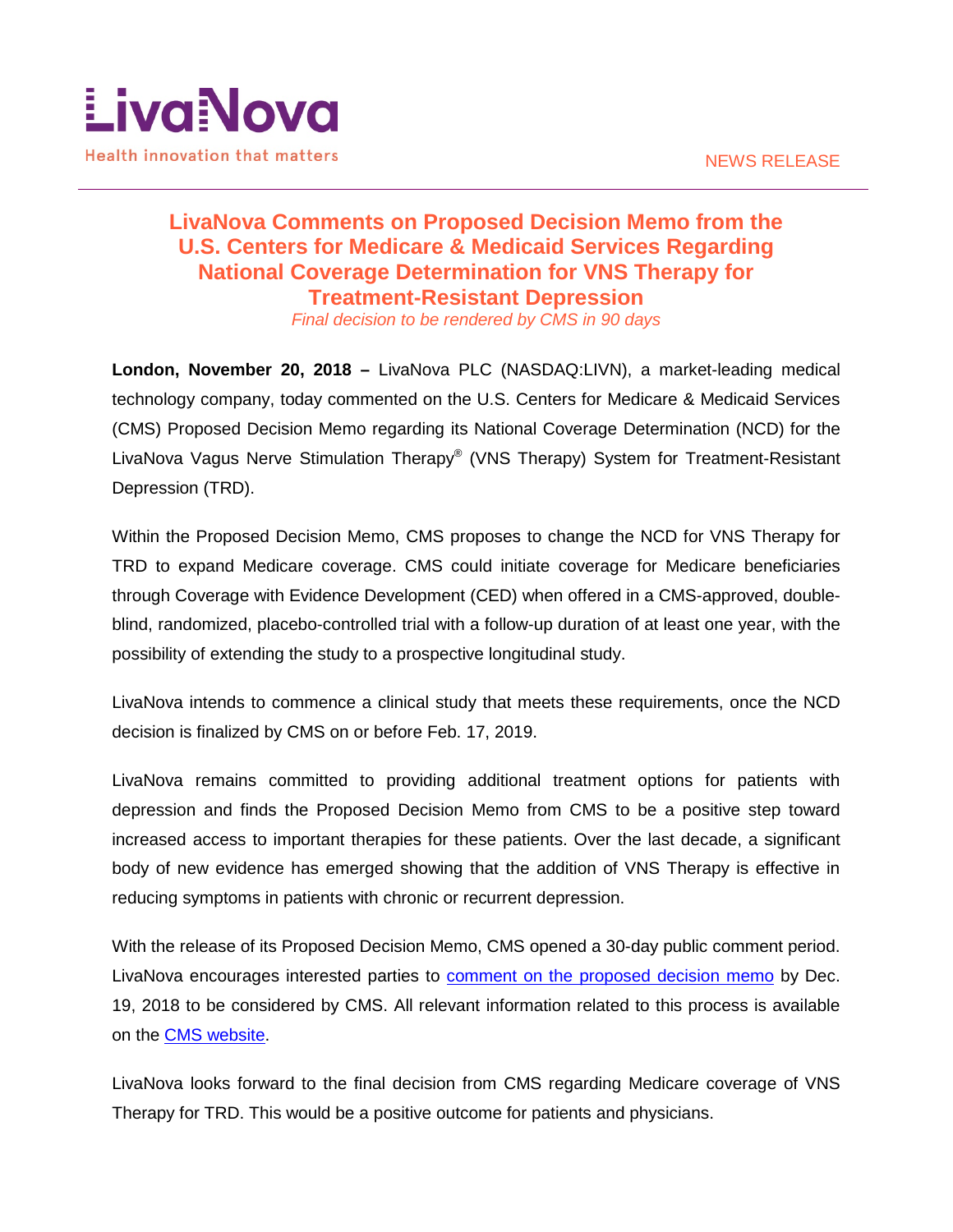## **Conference Call Instructions**

The Company will host a conference call for interested parties commencing at 2 p.m. London time (9 a.m. Eastern Standard Time) on Tuesday, Nov. 20, 2018. To listen to the conference call, dial (844) 601-5111 (if dialing from within the U.S.) or (647) 253-8650 (if dialing from outside the U.S.). The conference ID is 7786437.

## About LivaNova

LivaNova PLC is a global medical technology company built on nearly five decades of experience and a relentless commitment to improve the lives of patients around the world. LivaNova's advanced technologies and breakthrough treatments provide meaningful solutions for the benefit of patients, healthcare professionals and healthcare systems. Headquartered in London, LivaNova has a presence in more than 100 countries worldwide. The Company currently employs approximately 4,000 employees. LivaNova operates as two businesses: Cardiovascular and Neuromodulation, with operating headquarters in Mirandola (Italy) and Houston (U.S.), respectively.

**For more information, please visit [www.livanova.com.](http://www.livanova.com/)**

## Safe Harbor Statement

This news release contains forward-looking statements within the meaning of Section 27A of the United States Securities Act of 1933, as amended, and Section 21E of the United States Securities Exchange Act of 1934, as amended. Forward-looking statements are not historical facts but are based on certain assumptions of management and describe LivaNova's future plans, strategies and expectations. Forward-looking statements can generally be identified by the use of forward-looking terminology, including, but not limited to, "may," "could," "seek," "guidance," "predict," "potential," "likely," "believe," "will," "expect," "anticipate," "estimate," "plan," "intend," "forecast," or variations of these terms and similar expressions, or the negative of these terms or similar expressions. Forward-looking statements contained in this news release are based on information presently available to LivaNova and assumptions that LivaNova believes to be reasonable, but are inherently uncertain. As a result, LivaNova's actual results, performance or achievements may differ materially from those expressed or implied by these forward-looking statements, which are not guarantees of future performance or actions that may be taken by LivaNova and involve known and unknown risks, uncertainties and other